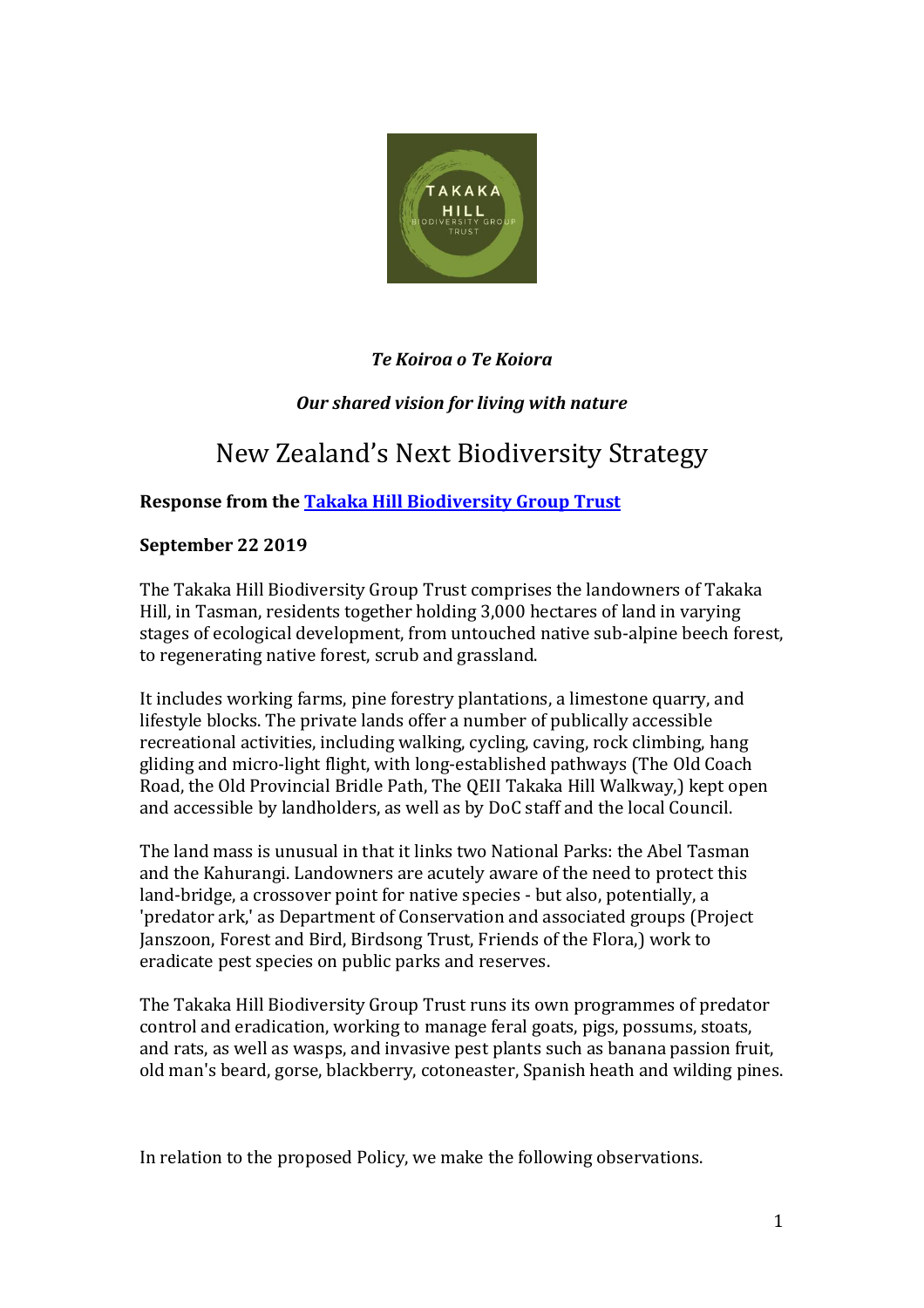## **1.0 Recognition of landowner collaboration on the work of biodiversity conservation**

We are pleased to see a growing consciousness within biodiversity policy of the need to work with, and recognise the work of, landowners.

## **'New Zealand provides comparatively few incentives for landowners to conserve biodiversity' (p. 16).**

We need to find new and more active ways to support this work. As the document comments, the work landowners do benefits all - but the costs, and the labour, are borne by few.

We believe the time is close where rather than biodiversity work being subject to funding via a 'lolly-scramble' of competitive grant applications, a more secure and forward-projecting funding flow should be negotiated, through such mechanisms as local rates or tax rebates - including, for instance, GST exemptions on conservation tools and consumables.

In the interim, our own solutions are three-fold:

- 1. We undertake collaborative projects with local industry partners, building towards, for instance, a 2050 goal (p. 33): 'Every business is helping to restore nature.'
- 2. We maximise the outcomes of funding received from public and philanthropic bodies, by project management principles, good governance and financial management, best practice pest plant and predator control programmes and scrupulous re-cycling of materials used in projects.
- 3. We 'mass' and 'step' our projects from one land-block to another, not just across our own lands, but by aligning projects with National Parks and Reserves programmes, and collaboration with Conservation Groups working in neighbouring or nearby regions.

Policy Shift 4, pp. 37 and 39, recognises the need for 'socio-ecological systems' acting collaboratively, in recognition of the interconnections beneath all living systems.

We strongly endorse this view, and are already working to build our own projects around it - but we also argue a concomitant need to acknowledge that healthy socio-ecological systems are **open systems.** We are, for instance, rapidly passing beyond the utility of fenced enclosures and 'sanctuaries' as biodiversity 'rescues.' Next-phase indigenous biodiversity work requires outreach, collaboration, and a sense of the many biodiversity 'flows' that amass into ecological networks - their human component included.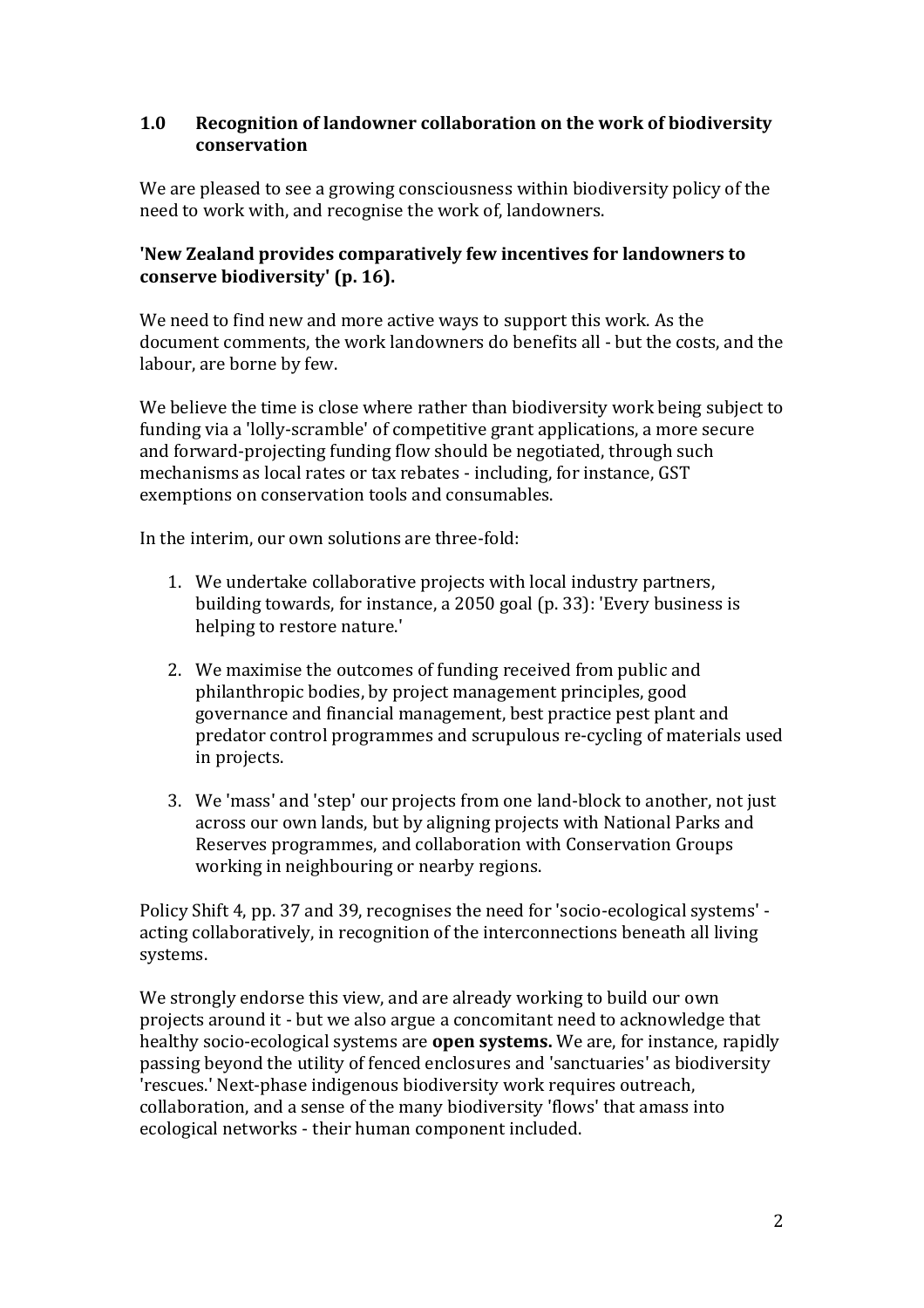In building towards systems of flow, however, it is crucial that policy too shifts its values.

There is, within the policy document, still evidence of rigidity and outdated planning. For instance, pp. 39-40 move too quickly to comment on 'system governance.' While there has been a moment for heroic managerialism across modern societies, this is not that moment. It is more important now to find ways to assist on-the-ground groups to collaborate, rather than 'to manage' them - or the policy risks losing their willing participation.

It may also be timely to consider adding another, futures-oriented level to considerations: an outwards orientation.

Other than recognition of the emergence of the next Global Biodiversity policy in 2020, little is said of connection *beyond* New Zealand. Yet such issues as globalised economic systems, new trade tariff regimes and 'organic' product licensing, and especially climate change, mean that international connection will become more important.

We suggest a focus on the following:

- 1. maximising the use of information streaming and international links, to adopt/adapt international ideas and best practice,
- 2. activating internationally-connected activities, such as:

eco-tourism, international eco-study opportunities, AirBnB and B&B Eco-Aid programmes, on-line-streamed eco-interpretation information, mainstream media news-cycle interventions direct from local groups, to help achieve mass attitudinal change towards biodiversity values and practices, Public Holiday activities such as 'Waitangi Day Walks,' development of commercial products marketed by association with ikon species, with funding flows back to their conservation programmes.

To investigate these and other such possibilities, is precisely to 'mainstream' a pro-biodiversity 'social ecology' - and to gain more secure funding flows for conservation projects.

In this regard, the policy as proposed is, we feel, limited.

See for instance p 46, where old binaries are re-established: 'The tension between economic prosperity and biodiversity protection has not yet been resolved.'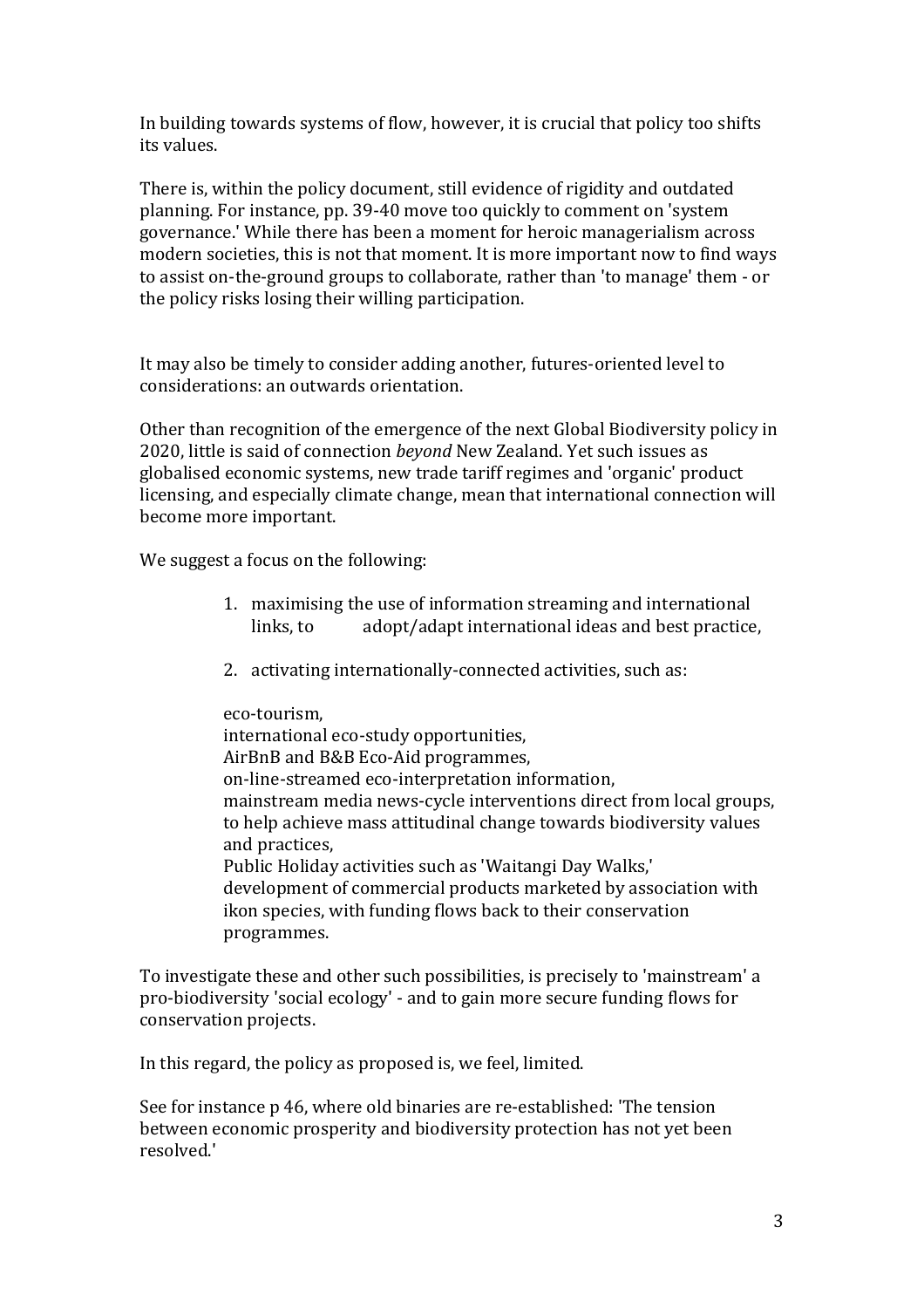Our experience suggests this is too pessimistic, and not forward-focused. Why not the phrase, 'biodiversity *prosperity?'* If biodiversity prospers, so do we - and so does the economy. Even when urging change, the current policy document lapses too often into conflict resolution discourse. We find, on the contrary, that on-the-ground businesses are already well beyond that, seeking out positive biodiversity projects and messages.

These experiences lead to a second, more major theme evident in the Policy:

## **2.0 Connectedness.**

The Policy proposes an approach 'from the mountains to the sea' - a scope which especially suits us, since our lands reach up to 3,000 feet, and drop within the space of 12-15k to sea level. Water flows both above and beneath the ground on Takaka Hill, and contributes to nationally important spring systems.

Beyond this, is our sense of a natural space reaching into two National Parks, shot through with public pathways, with properties mostly unfenced, and connected below ground by cave systems so extensive as to not yet have been fully explored.

What has developed here is a keen sense of ecological - and geological - 'flows.' The Policy document on p. 51 calls for an 'integrated landscape approach,' and recognition of how 'ecological complexes' (p. 7) extend into the social.

Our experience has been that managing our lands on the Takaka Hill builds a principle of 'neighbourliness,' borne of long, multi-generational settlement, harsh living and working conditions, difficult karst terrain, and extreme weather.

Biodiversity for us therefore also rests on this social connectedness and collaboration, and we are interested in the recognition of this within the Policy document. Here at least, the Policy is moving forward, seeing a need to 'Shift' towards collaboration and integrated programmes, putting in place new techniques and ways to work.

There are several moments where this is apparent:

'Beyond protected areas... there are even fewer tools and frameworks available to ensure that biodiversity is protected' (p. 16.)

On p. 19, the Policy Document lists current techniques, including fenced sanctuaries, or spatial prioritisation - yet mentions how these initiatives are losing momentum. They are becoming too fragmented and competitive, built on old-school principles of exclusion, which fail to recognise the biological (and in our case, geological) imperatives of flow and inter-connectedness.

A similar issue arises for us, however, with the mention of possible biodiversity 'hubs' (p. 48; p. 32, which envisage 'a complete network of biodiversity hubs across New Zealand.')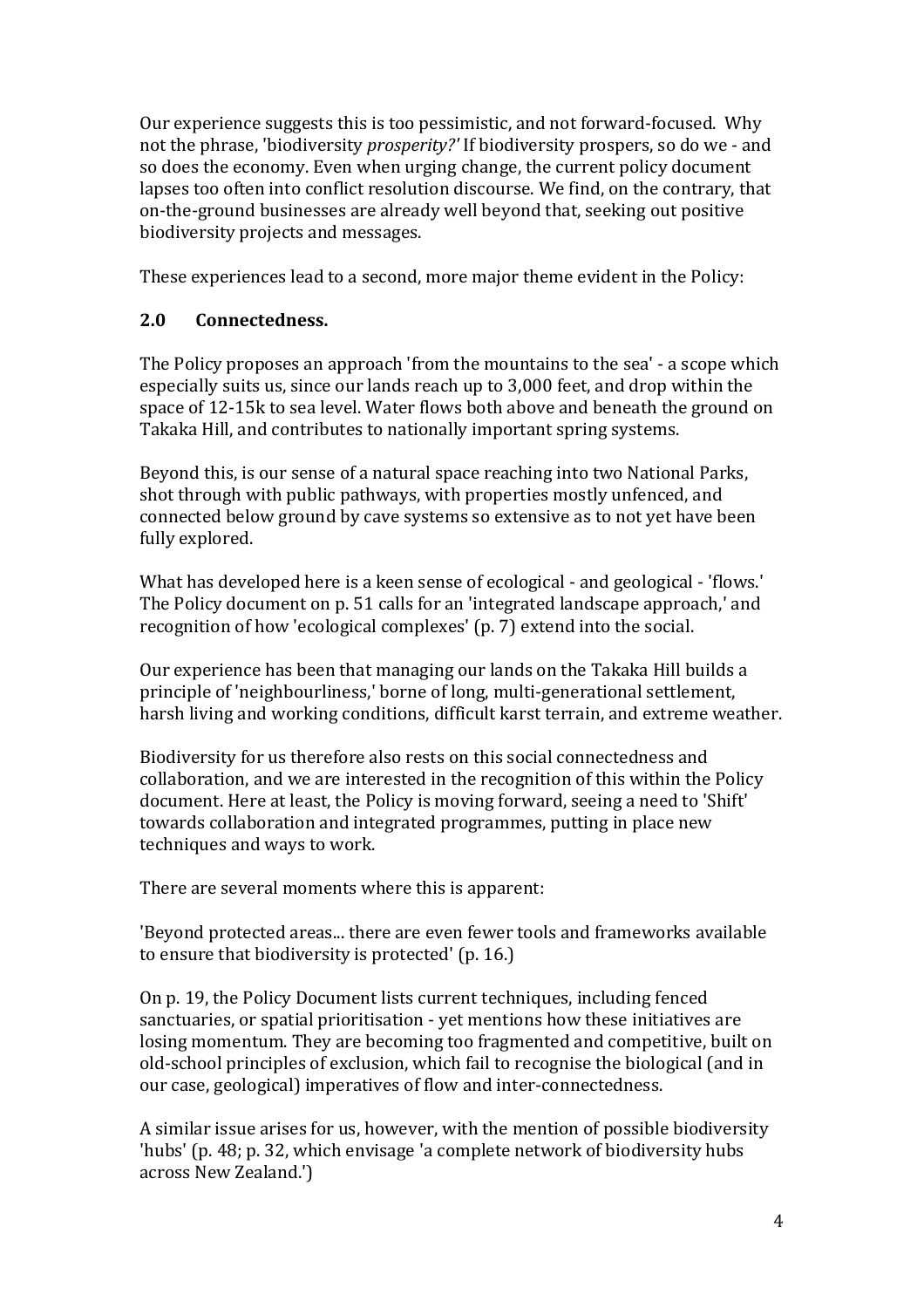These are ill-defined, and we advise caution, lest they represent a bureaucratic rather than a community vision. Unless evolving within a multi-connected system, they may raise another layer of hoops for biodiversity action-groups to jump through, and prove to be 'fund-guzzlers' in relation to conservation budgets. Creative programmes and the fast-response capacities of local communities can be slowed down by upwards/downwards negotiations, put in place with the best of 'integrationist' intentions. When, on p. 29, the Policy Document mentions 'in situ management,' and 'sustainable use,' it is more in line with the on-the-ground biodiversity action experience, on the back of which such 'hubs' will operate.

#### **3.0 Communication, not Integration**

For these reasons, we urge Policy planners to consider the need to make one further link in the chain of inter-connectedness: to recognise that communication systems supporting governance need to be built on the same 'connectedness' principles.

While in places the Policy document recognises this, there are other moments where 'old school' hierarchical values persist.

Communications today, especially as modeled by the dominant use of social media, has established a 'lateral' rather than 'top down' flow of information, as well as an immediacy of updating from otherwise sequestered experts.

Today, old hierarchical systems act as 'choke channels.' They slow progress, and in a community-engaged biodiversity plan, threaten to alienate commitment from what is and is likely to remain, a voluntary sector.

Pro-biodiversity workers on the ground can easily feel unheard, and their work disregarded. 'Engagement' of community, in a new social-ecology, means not marshaling all forces to march together, but to recognise diversity itself as the universal principle behind the work being planned and undertaken - and the universal reward that will accrue if we succeed.

We recommend careful attention to all the communication systems associated with this policy, not just at the level of communication hardware and apps., but recognising how information flow systems and decision making depend upon and are formed around the values contained within those communication systems.

Groups such as ours need:

to have our local expertise, rapid responsiveness and self-starter responsibility recognised and supported.